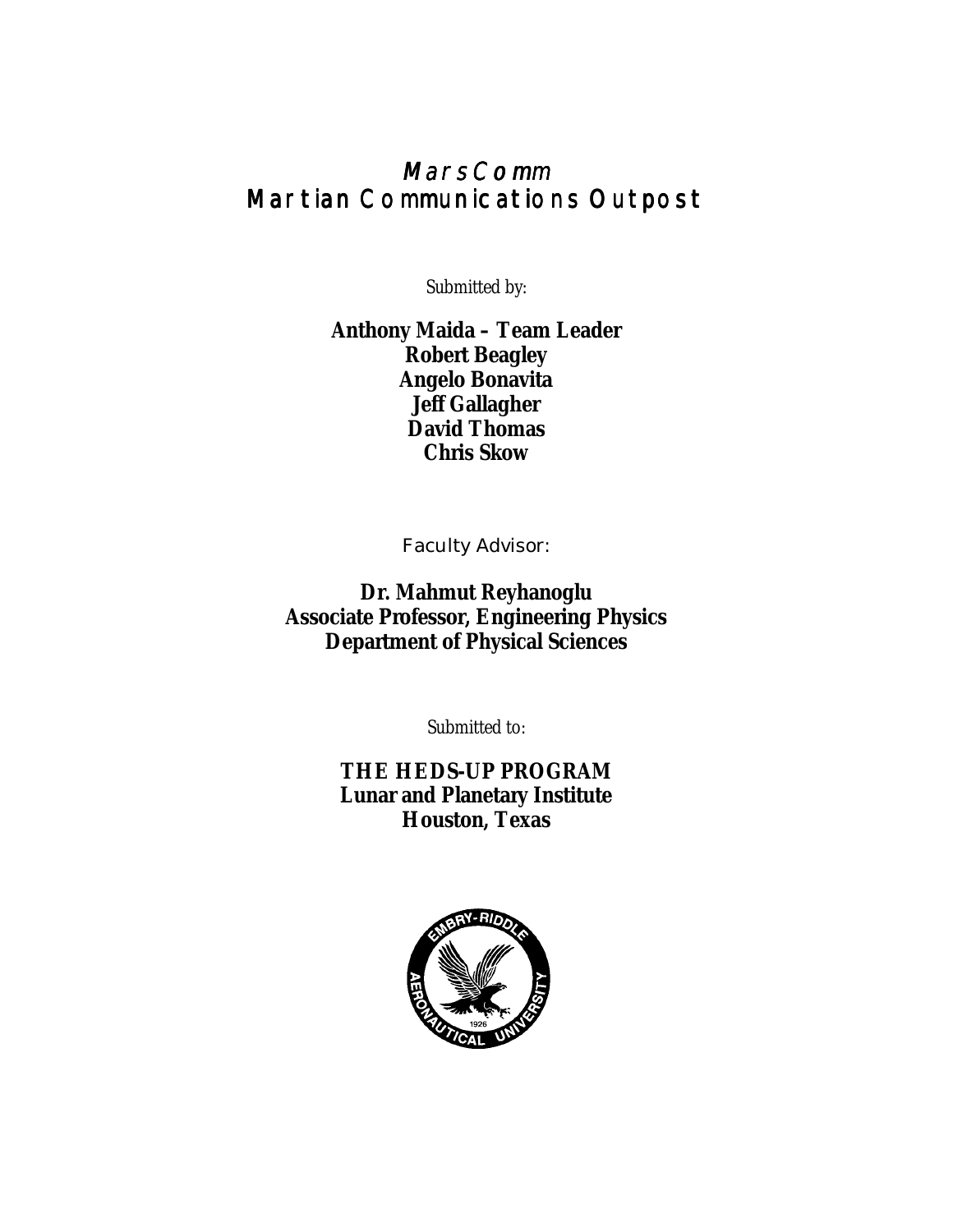#### **Abstract**

 Interest in Mars exploration has peaked. Numerous proposals involving robotic mining, atmospheric testing, insitu fuel production, and colonies are being considered. MarsComm, a long-life, self-powered communications outpost is an integral part of any proposed mission to Mars. Power is produced through solar panels and a Darrieusstyle vertical axis wind turbine. Lithium-Ion cells are used for power storage for night-side use by the outpost or recharging rovers. Surface communications is extended over-the-horizon by high frequency ground waves using the axis of the wind-turbine as an antenna. Communications through dust storms is accomplished using digital transmission and equipping rovers with repeaters. Up and down links with Earth or satellites is achieved using a high gain cassegrainian antenna. Weather data is recorded using simple sensors and two miniature lidar systems. Analysis of weather data provides an ability to predict global dust storms and a better understanding of trace gases in the atmosphere. The installation of one ground-station is invaluable, but the potential for a global network cannot be ignored.

### **Introduction**

 Any interplanetary mission is dependent upon three factors: communication, power, and survivability. These factors become major problems when dealing with an adverse environment such as Mars. The production of solar power is limited to the spring and summer seasons when sunlight is transmitted unobstructed by dust particles blown into the atmosphere during the fall and winter seasons. The second problem is communications on the surface of Mars. When the rovers are on the night-side of Mars there is a communications blackout between Earth and the rover. The same occurs during a dust storm. Survivability is an issue any time a cost is associated with a proposal. Atmospheric and weather data for Mars is limited, so a prediction of survivability has extreme errors due to unknowns. The installation of a Martian outpost is essential in taking progressive steps to promote future manned and unmanned missions to the Red Planet. The requirements of the outpost are defined as the following:

- (1) Land the outpost safely at a site determined for future missions
- (2) Produce power continuously year-round
- (3) Provide full-time night and day operation
- (4) Store power for night-side operation and recharging of rovers
- (5) Provide an outlet for rovers to recharge when power production is ineffective
- (6) Minimize dust accumulation on the solar arrays
- (7) Provide a stationary communications relay for NASA DSN transmissions to Mars
- (8) Provide over-the-horizon communication for all missions
- (9) Have enough memory for storage of time sensitive commands for dispatch during night-side operations
- (10) Transmit continuous data streams to NASA DSN during day-side operations and save the data during night-side operations
- (11) Gather atmospheric data useful in better understanding the local atmosphere and weather patterns
- (12) Survive at least 10 years maintenance-free

### **Approach to the Problem**

The areas associated with each requirement were divided among the team members as follows:

- (1) Launch and landing: Jeff Gallagher
- (2) Solar power generation and overall power storage: Chris Skow
- (3) Wind power generation and dust removal techniques: David Thomas
- (4) Subsystem architecture and communications: Anthony Maida
- (5) Structural integrity, thermal analysis, and materials: Angelo Bonavita
- (6) Weather data collection: Robert Beagley

 Each team member approached the problem by researching current technology in use or planned for future use through books, documents, and the Internet. A weekly meeting between all members and the faculty advisor, Dr. Reyhanoglu, allowed for discussions and questions. Three possible solutions stemmed from the research conducted. Ultimately, one solution was the most feasible and met all requirements stated.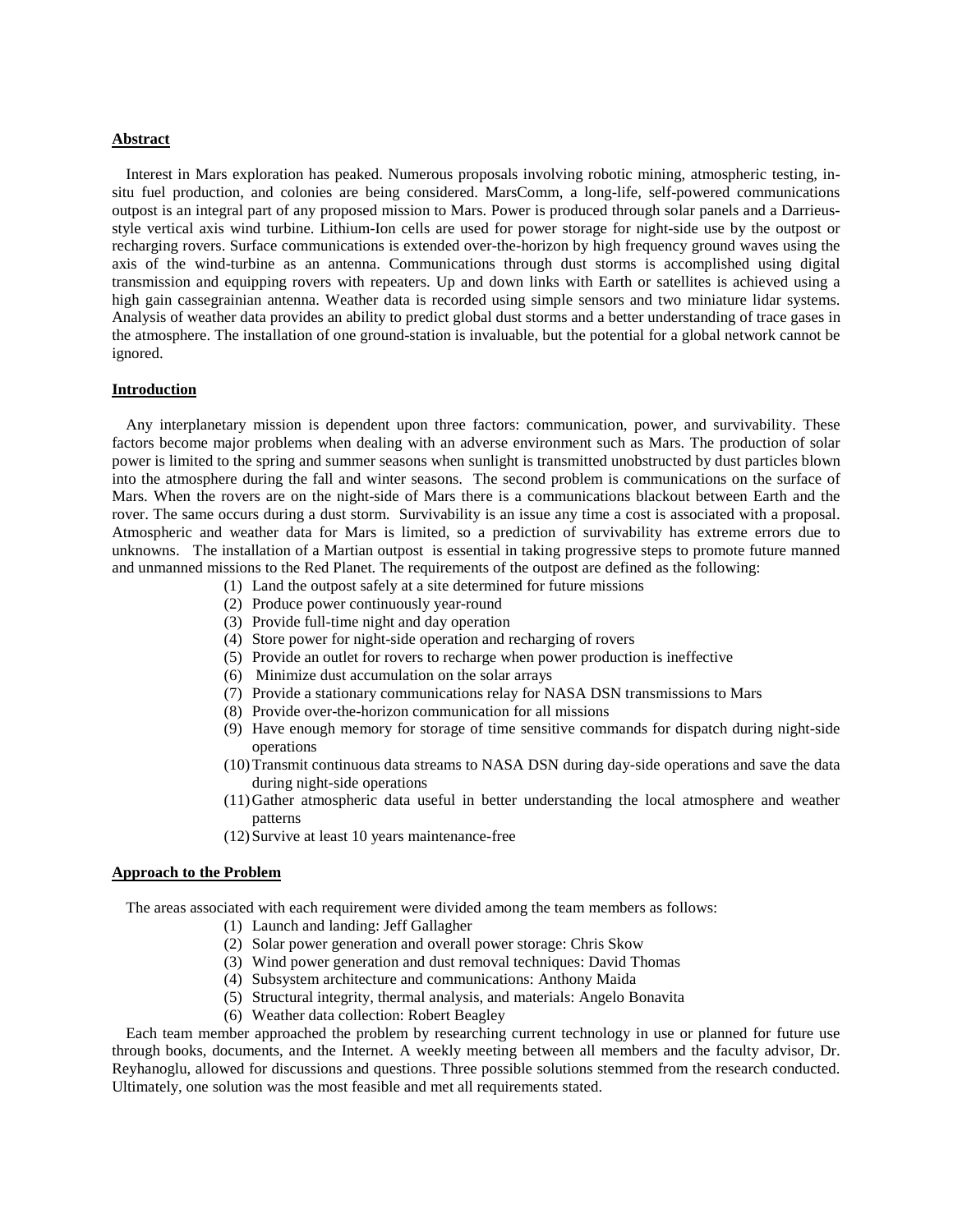#### **Final Design and Results**

#### **Launch and Landing**

 The landing of MarsComm consists of the cruise phase, Mars Orbit Insertion (MOI ) phase, and the entry, descent, and landing phase. The Cruise Phase is the interplanetary flight between Earth and Mars. The MOI Phase is the delta V performed at the end of the Cruise Phase. This places the spacecraft in an elliptical capture orbit. The Entry, Descent, and Landing phase is the most crucial and complicated and occurs in 15 – 20 minutes [4] with no room for errors. Travel time to Mars orbit is 305 days on a Type-II trajectory following separation from the third stage of its launch vehicle, the Atlas III [4].

 A set of four trajectory maneuver corrections (TCMs) adjust the interplanetary trajectory to ensure the spacecraft reaches the proper velocity and position targets prior to the MOI Phase.

 The spacecraft is protected from cosmic radiation within the heat shield and back shell. To ensure success the spacecraft is equipped with cruising instruments and components as in the Mars Polar Lander Mission [2].

 Following the final TCM a MOI burn commences. In the event the MOI burn fails to commence, the craft will speed past the planet at a velocity of  $5,700$  m/s. At the periapsis of this hyperbolic trajectory the main engine burns for approximately 20 minutes creating a delta V of about 1000 m/s which occurs tangential to the trajectory arc. Following completion, the spacecraft is placed in an elliptical capture obit about Mars. The orbital parameter uncertainties of this orbit cause the variation of the periapsis which lies somewhere between 229 km to 399 km. The spacecraft will remain in this orbit an average of ten days until its orbital parameters are determined.

 Following the ten-day period the spacecraft begins the four-month process of aerobraking (AB). A total of six AB burns occur over a four-month period. After each AB burn, the spacecraft is brought closer to the Martian atmosphere and encounters atmospheric friction that causes a loss of momentum. This loss of momentum results in apoapsis reduction. After the sixth AB is fired the spacecraft switches to its inertial navigation, computing its position, course and speed from gyroscopes and accelerometers. Attitude and control thrusters are fired to orientate the craft so the aero shield is facing the atmosphere. When the craft returns to the periapsis, it will be 112 km above the surface of Mars [3]. This is the beginning of the final phase; the Entry, Descent and Landing Phase.

 At 112 km above the surface the craft is now in the upper atmosphere. The cruise package is now jettisoned from the backshell with the help of the pyrotechnics. The descent rate is governed by the gravitational attraction of Mars and the atmosphere. The Aeroshield, which is made of an aluminum alloy with a lightweight, corklike ablative material adhered to the exterior, protects the craft from the heat generated due to friction caused by atmospheric particles during descent. Entry temperatures reach values up to 1,500ºC [3].

 The Lander subsystems include descent engines, communications equipment, power sources, landing radars, data storage, and guidance and control. Four small Rocket Engine Module's (REM's) will be used to control the attitude of the descent during entry phase. A radar altimeter, consisting of a solid-state pulse radar and a redundant terminal descent radar system, is used to measure the landers altitude early in the entry phase. This system is switched on at 12 km above the surface.

 At 6 km above the surface, the mortar in the aero shell cover deploys the parachute that is made of lightweight Dacron polyester. The Aeroshield is separated by spring devices and the landing gear is deployed approximately 7 seconds after parachute deployment. Aerodynamic lift will cause the Aeroshield to drift away from the targeted landing site. The parachute brakes the Lander down to a height of 1.4 km before the terminal descent engines (TDEs) kick in. At this time a pyrotechnic device separates the base cover and the parachute from the Lander. The TDEs fire for 30 – 40 seconds slowing the Lander down from 250 km/hr to about 8 km/hr. The Lander body is supported by four landing legs, which are 1.5 m in length [3]. Our Lander has a clearance of 20 cm from the ground. The main struts of the legs contain bonded, crushed titanium honeycomb to reduce the shock of the landing. After touchdown the sensors on the footpads of the Lander legs that will turn off the TDEs. After landing, our craft is in a position to deploy its main and secondary objectives.

## *Solar Arrays*

 The selection of solar cells is based on the material's ability to withstand the Martian environment for an extended period of time while giving maximum performance with low irradiance, and minimal package space. The amount of solar irradiance reaching the Martian surface with which power is generated is estimated to be 300 W/m<sup>2</sup>. An inflatable array meets these requirements, further research led to the investigation of the accordion style inflatable array. The accordion style inflatable array consists of solar cells attached to a substrate then folded into an accordion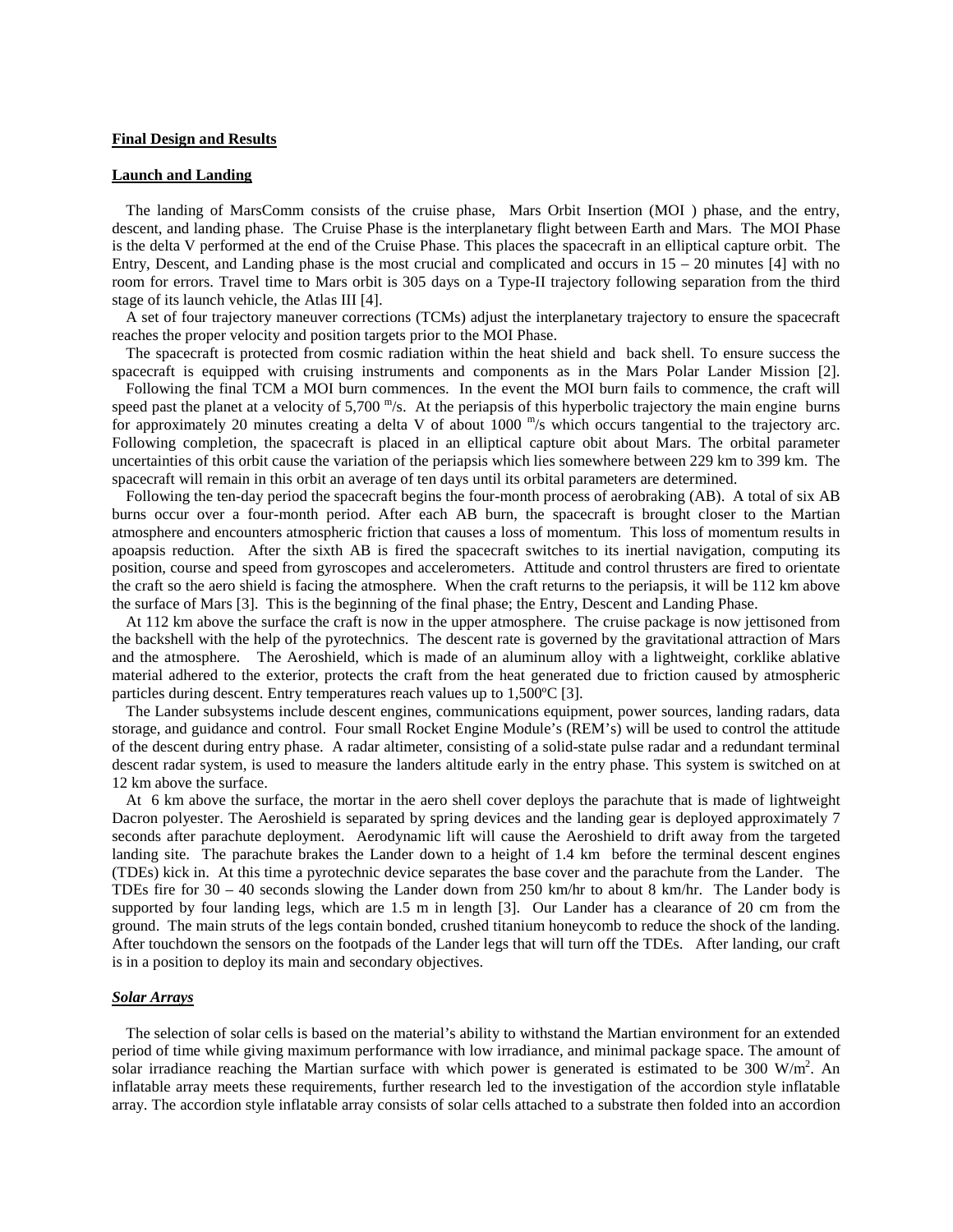style which does not bend the cells but rather bends only the substrate. This style benefits the outpost in two ways, 1) it is a tested type of solar array and 2) it adds strength and protection to the power supply. However, the number of sharp corners must be minimized in order to reduce stress concentrations [8].

#### Material

 Thin crystalline silicon cells are used for the solar array. These cells provide space-tested technology, and the improvements in manufacturing processes have reduced mass penalties. These cells are etched to thickness of less than 0.01 millimeters and are then deposited onto a Kempton substrates [7].

#### Efficiency, Size, and Mass

 Currently, solar cell efficiencies lie in the range of 10%-22% [7]. MarsComm's solar cells convert 20% of available solar power into usable power, this equates to 60 W produced per square meter. The dimensional constraints for the retracted array width is 1.5 meters and the length is limited by material support. The thickness of each solar array is 0.02 meter when deployed. When the arrays are retracted the thickness of two array pieces side by side is 0.05 m due to added padding to account for packing imperfections.

 Power production is accomplished mainly through the solar cells and the wind turbine. Variations in weather conditions on Mars cause the need for each system to be independent of one another. A power production of 1 kilowatt from the solar cells is desirable. In order to attain this, approximately 16.7 square meters of solar array is needed. Assuming a degradation of 25% over ten years, based on estimations for the ISS [1], the solar arrays were designed with a total area of 24 square meters. This requires four identical solar arrays four meters in length on each side of MarsComm when deployed. Each of the accordion plates is 0.5 meters long, meaning 8 will be needed to construct each of the four arrays.

 Each of the four "boxes" the array forms when stored is 0.52 meters in height, 0.4 meters in thickness, and 1.5 meters in width. Beginning of Life power production is 1440 Watts, with an estimated 1080 Watts of production after 15 years. The total mass of the solar arrays is 430 kg using an approximation of 19 kg per square meter.

#### Deployment and Retraction of Arrays

 The vacuum pump is desired on this mission due to the presence of inert gases such as Argon that are damaging to compressors. The vacuum pump serves multiple purposes. These range from the deployment of the wind turbine and solar panels, and the retraction of the solar arrays. The pump operates as a variable horsepower vacuum pump between ¼ hp and ½ hp. The continuous operation of the pump requires 373 W of power which is supplied by the batteries that are launched fully charged.

 The vacuum pump is used to inflate and deflate the arrays. The inflation or deflation of the arrays takes 120 seconds with a peak pump air velocity of 0.04 m/s following the velocity profile shown in figure 1. This slow deployment allows for minimal stresses and is less damaging to the moving parts of the array. The deployment device is a collapsible central piston underneath the panels with a radius of 0.05 meters which deploy with a pressure of 12 kPa.



Figure 1: Deployment time of array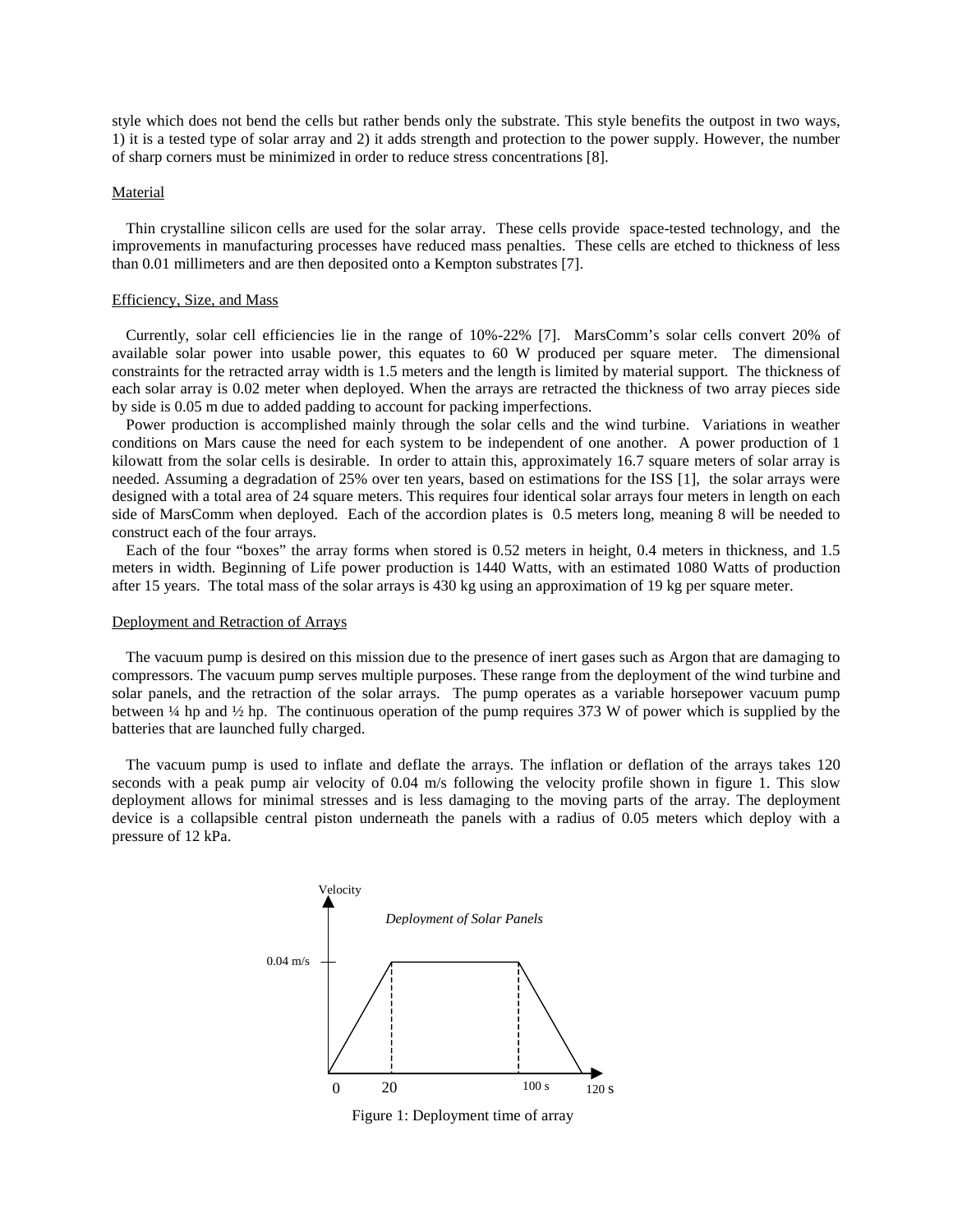

The retraction of the arrays is handled in a similar, slow manner. The arrays are "preset" in the closed position by a spring system that retract the arrays in the case of malfunction as seen in figure 2. When the arrays are retracted their survivability is increased during Martian weather conditions that would destroy them otherwise.

## *Batteries*

 MarsComm uses a Lithium-Ion battery array, shown in figure 3, for power storage. Lithium Ion offers many advantages over Nickel Cadmium, including mass savings, increased power output, and smaller size.



Figure 3: Prototype 25 A-hr, 28-V lithium-ion battery selected for Mars 2001 Lander http://www.grc.nasa.gov/WWW/RT1999/5000/5420manzo.html

#### Power Requirements and Size

 Lithium-Ion batteries have a power density of 100 Watt-hours/kilogram [14][15]. During a Martian rotation at the equator, there are 12 hours of daylight, and 12 hours of darkness. In order to provide continuous operations during the night hours, 1 kilowatt needs to be constantly available to MarsComm. Therefore, 120 kilograms of Lithium-Ion batteries is needed as a minimum. In order to accommodate surges in nighttime use, a battery mass of 150 kilograms should be considered. A battery with dimensions 6.2cm x 11.2cm x 12.7cm is capable of 15 V at 8 A-hr, or 30 V at 4 A-hr [15]. This is equal to 120 Watt-hours, and for mass and size approximation purposes, MarsComm has 0.0882 cubic meters allocated for battery storage. Excess power produced beyond operational and battery storage needs is cutoff from the batteries by a regulator system that bleeds off the excess power as heat.

#### *Dust Repulsion Device*

 The purpose of the dust repulsion device is to minimize the degradation of solar cell performance due to dust accumulation. It is reported that dust accumulation will decrease solar cell performance by 77% after only 2 years [13]. It is because of this serious impact on our power system, that Martian dust cannot be ignored. Due to the size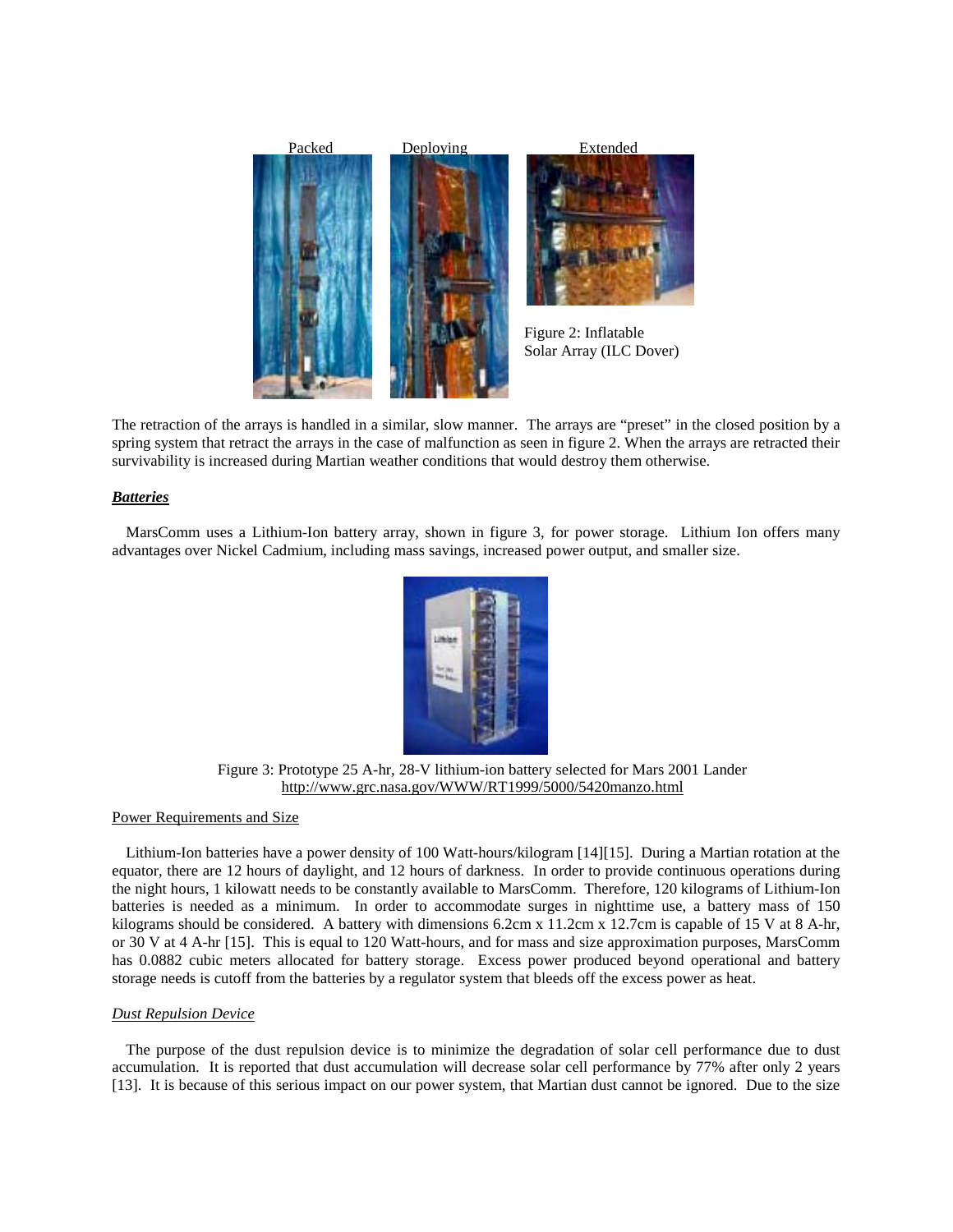of the array the only feasible option that is available is the electrostatic device under development by LPI, as shown in figure 4.

#### **Specifications**

 The electrostatic device sets up an electric field around the solar panels, and creates an umbrella around them. The dust particles are repelled, and the solar cell is then free to collect sunlight. One difficulty with this, beside the actual design, is that the atmospheric pressure on Mars is close to the Paschen minimum and thus sets a significant limit to the maximum voltage which can be applied to any exposed conductors. The estimated minimum breakdown potential is in the neighborhood of 400 Volts, and could be lower than this [3].



Figure 4: Electrostatic Device Designed by NASA, LPI

 As a redundancy a coating is applied to the underside of the solar panels. This coating is a "paint" that emits UV radiation [11]. These UV photons help to repel the dust through levitation, in much the same way that lunar soil is suspended, except that the Martian atmosphere and wind will help to carry the dirt away from the panels. Thus providing a continuous passive method of dust removal.

## *Wind Power*

 Dust storms form in the northern hemisphere during the winter season and renders solar power production ineffective. These storms, which range from 0-2 per season, can last for several months and encompass a majority of the planet's surface. Winds produced by storms peak at 30 m/s with higher peaks and gusts near complex topography [25]. These storms create the perfect environment for a wind turbine.

The Martian atmospheric density is ~ .020 kg/m<sup>3</sup> and the atmospheric pressure is ~ 6 millibars [26]. Due to the low density, the wind force delivered to the turbine blades is greatly reduced. Power generated is governed by the following equation:

$$
P = \frac{1}{2} C_p \rho A v^3
$$

Where P is power in W, C<sub>p</sub> is the efficiency of the turbine,  $\rho$  is density in kg/m<sup>3</sup>, v is wind velocity in m/s and A is area swept in  $m^2$  [27]. The wind velocity on Mars varies from 17 m/s to 30 m/s. These high winds speeds compensate for the decrease in atmospheric density, due to the cubed velocity factor. The turbine operates when wind speeds exceed 15 m/s, therefore at speeds less than 15 m/s, bending moments are present.

A Darrieus style vertical axis wind turbine (VAWT) is incorporated into MarsComm for its symmetrical design that allows for generation independent of wind direction and for its high efficiency at wind speeds common to Mars. The gear ratio is moderate, guy wires are required for stability, and the generator components are at ground level. [21].This style turbine rotates using aerodynamic lift and can rotate into or out of the wind. Because of this, the blades do not suffer fatigue stresses from gravity, the centrifugal loads are balanced by pretension forces in the blades, thus eliminating bending moments. The central shaft of the turbine suffers only axial and torque loads. Darrieus turbines achieve a 30 % efficiency maximum at 16 m/s and 20 % efficiency at 30 m/s [24]. This leads to an average power production of 6.35 kW-h during 87.6 hours operation without a dust storm, and 4.32 MW-h during a three-month dust storm.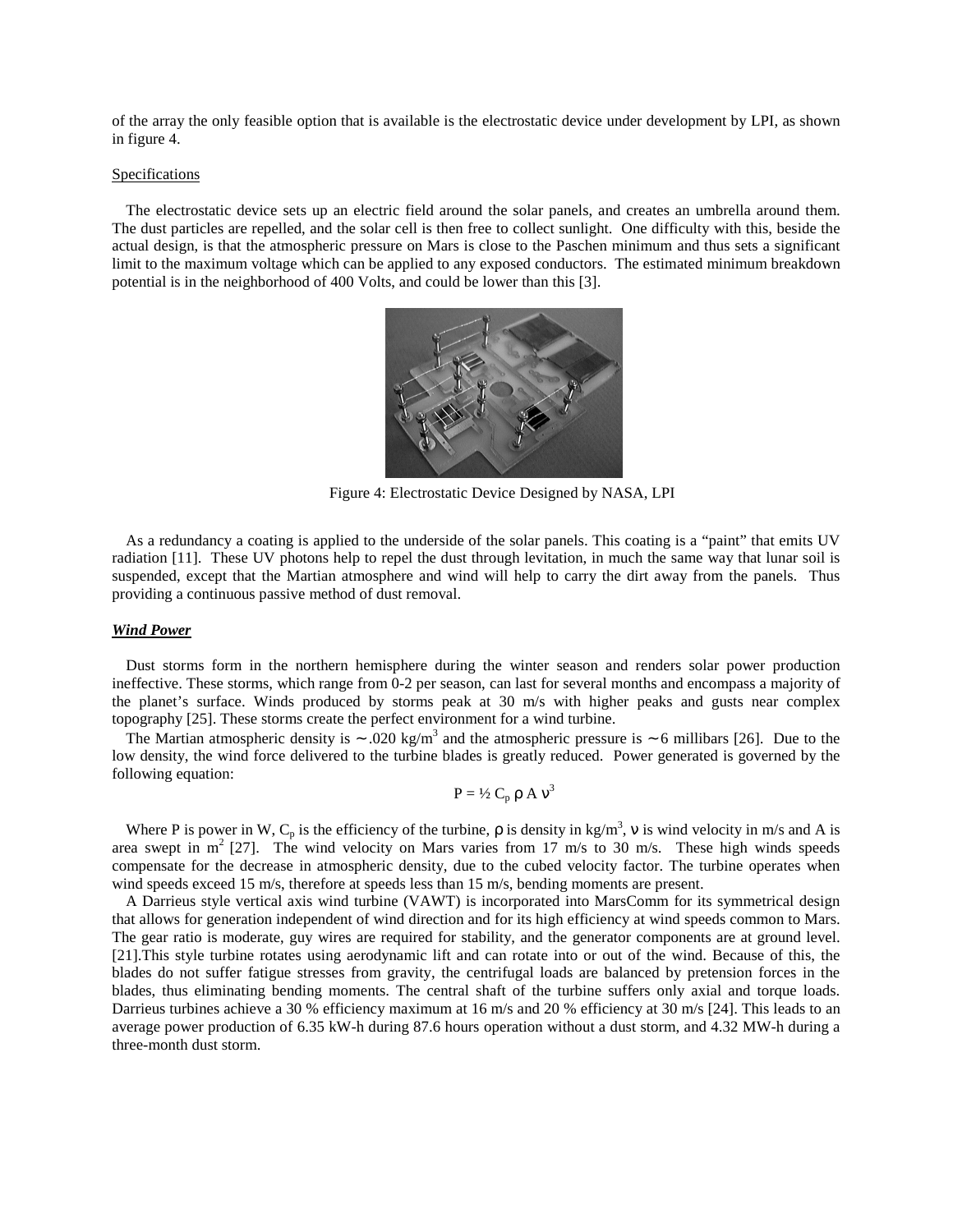

Figure 6: Darrieus Turbine blade cross-section

 The VAWT stands 12 m tall fully deployed with two air foils extending 10 m of this height. For deployment, the guy wire support poles will deploy first, followed with the turbine that will rotated five and a half times during deployment. Once fully deployed the joints in all telescoping cylinders will lock, the guy wires will form an angle of 40° with the central axis, and the turbine will not rotate until started during conditions where the wind is greater then 15 m/s. The central axis is a series of four main cylinders and one capping cylinder to ensure a proper seal. A graphite lubricant is used to create a seal around the joint edges and minimize friction. This allows the cylinders by telescopically deployed following extruded grooves on the interior. The cylinders rotate five and one-half revolutions until reaching the locking point, much like the cups used for camping. The table below gives the specifications for the turbine.

| <b>Central Axis Cylinders</b> |           |           |                         |                                          |  |
|-------------------------------|-----------|-----------|-------------------------|------------------------------------------|--|
| Segments                      |           |           | Height in m             |                                          |  |
| $4.000E + 00$                 |           |           | $2.750E + 00$           |                                          |  |
| wall thickness in m           |           |           | <b>Material density</b> |                                          |  |
| 3.175E-03                     |           |           | $kg/m^{3}$              | 4.730E+03                                |  |
| Initial tube diameter in m    |           |           |                         |                                          |  |
| 3.048E-01                     |           |           | Gravity on Mars $m/s^2$ |                                          |  |
| Spacing between in m          |           |           | 3.270E+00               |                                          |  |
| 3.962E-04                     |           |           |                         |                                          |  |
| Tube                          | Outer dia | inner dia | $Vol. m^{3}$            | Area m <sup><math>\lambda</math></sup> 2 |  |
| One                           | 0.3048    | 2.921E-01 | 1.637E-02               | 1.191E+00                                |  |
| Two                           | 0.2913075 | 2.850E-01 | 7.899E-03               | $1.162E + 00$                            |  |
| Three                         | 2.842E-01 | 2.778E-01 | 7.704E-03               | 1.133E+00                                |  |
| Four                          | 2.770E-01 | 2.643E-01 | 1.484E-02               | 1.078E+00                                |  |
| Force due to gravity $(N)$    |           |           | Volume in metric m^3    |                                          |  |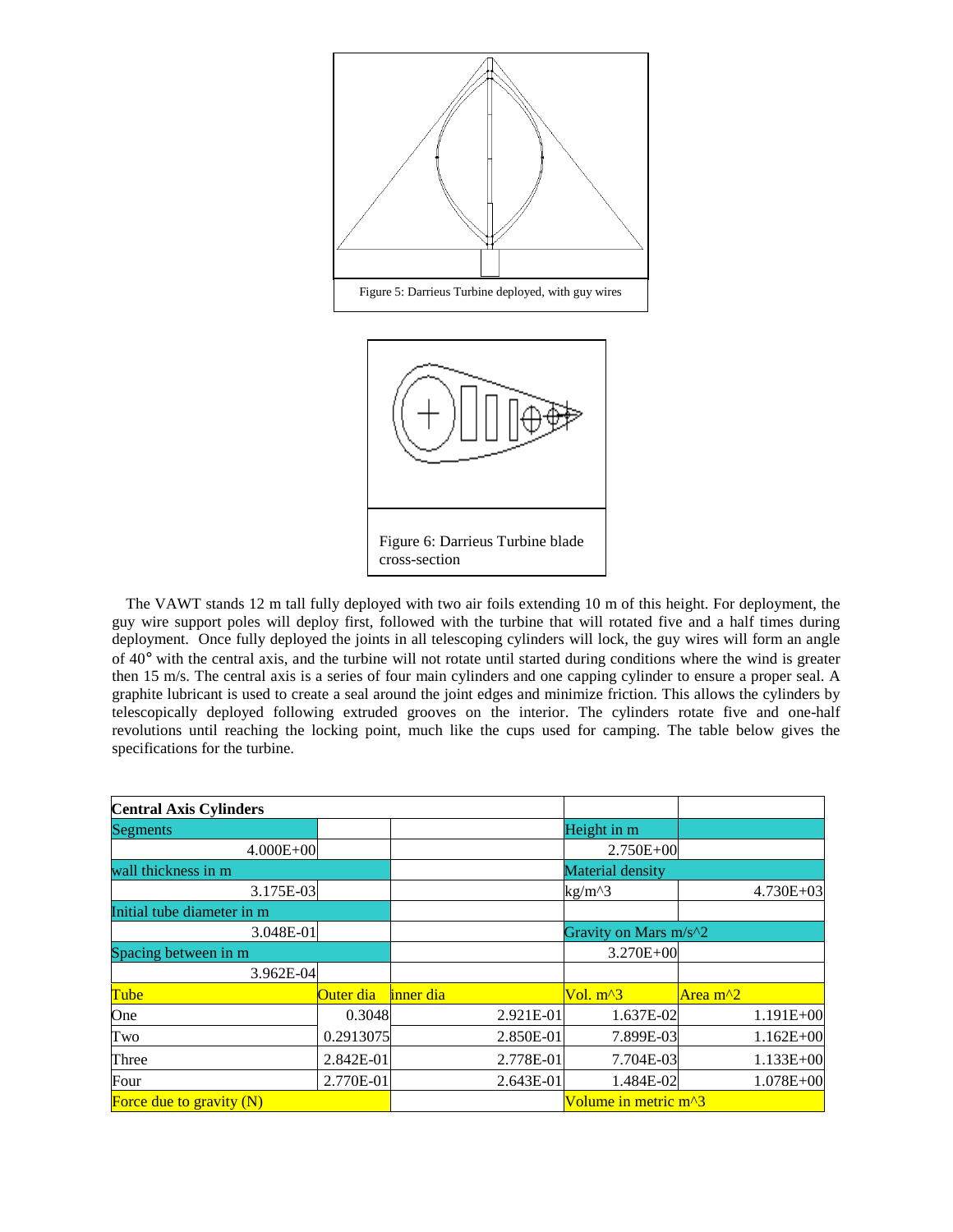| 1.191E+03                               |                          |                            | 4.681E-02          |                         |         |
|-----------------------------------------|--------------------------|----------------------------|--------------------|-------------------------|---------|
| Pressure required in interior (Pa)      |                          |                            | Area in metric m^2 |                         |         |
| 2.841E+02                               |                          |                            | 4.564E+00          |                         |         |
| Total Mass in kg                        |                          |                            |                    |                         |         |
| 3.318E+02                               |                          |                            |                    |                         |         |
| <b>Guy Wire Supports</b>                |                          |                            |                    |                         |         |
| <b>Segments</b>                         | Length m                 | <b>Total Length</b>        | Shear modulus Pa   |                         |         |
|                                         | $3.000E + 003.124E + 00$ | 8.839E+00                  | 4.900E+10          |                         |         |
| wall thickness m                        |                          | Material density           |                    |                         |         |
| 3.175E-03                               |                          | $\text{kg}/\text{m}^2$     | 4.730E+03          |                         |         |
| Initial tube diameter m                 |                          |                            |                    |                         |         |
| 1.524E-01                               |                          | Gravity on Mars m/s^2      |                    |                         |         |
| Spacing between m                       |                          | 3.270E+00                  |                    |                         |         |
| 3.969E-04                               |                          |                            |                    |                         |         |
| Tube                                    | Outer dia                | inner dia                  | Vol. $m^3$         | Area m <sup>^2</sup>    | Mass kg |
| One                                     | 1.524E-01                | 1.461E-01                  | 4.648E-03          | 2.169E-026.224E-01      |         |
| Two                                     | 1.453E-01                | 1.389E-01                  | 4.425E-03          | 2.065E-025.926E-01      |         |
| Three                                   | 1.381E-01                | 1.318E-01                  | 4.203E-03          | 1.961E-025.628E-01      |         |
| Total acting force (N)                  |                          | Total Volume in m^3        |                    | Total interior area m^2 |         |
| $1.057E + 02$                           |                          | 1.328E-02                  |                    | 6.194E-02               |         |
| Shear stress ave. Pa                    |                          | Total Mass in kg           |                    | Max deflection in nm    |         |
| $1.707E + 03$                           |                          | $6.280E + 01$              |                    | $1.638E + 00$           |         |
| Pressure required in interior (Pa)      |                          |                            |                    |                         |         |
| $1.707E + 01$                           |                          |                            |                    |                         |         |
| <b>Guy Wire Cables</b>                  |                          |                            |                    | <b>Airfoils</b>         |         |
| Tension in cables N                     |                          | Cable length m             |                    | Voulme of airfoils m^3  |         |
| $1.112E + 03$                           |                          | 1.439E+01                  |                    | 8.700E-02               |         |
| Cable diameter m                        |                          | Density of material kg/m^3 |                    | Airfoil density kg/m^3  |         |
| 8.000E-03                               |                          | 4.730E+03                  |                    | 1.230E+03               |         |
| Force in z axis N                       |                          | Cross sectional area m^2   |                    | Airfoil mass kg         |         |
| 8.518E+02                               |                          | 5.024E-05                  |                    | $1.070E + 02$           |         |
| Force in x axis N                       |                          | Total volume m^3           |                    |                         |         |
| 7.148E+02                               |                          | 7.228E-04                  |                    |                         |         |
|                                         |                          | Guy wire mass kg           |                    |                         |         |
|                                         |                          | 3.419E+00                  |                    |                         |         |
| <b>Interior components</b>              |                          |                            |                    |                         |         |
| generator, greabox, bearings, brakes kg |                          |                            |                    |                         |         |
|                                         | 5.000E+01                |                            |                    |                         |         |
|                                         |                          |                            |                    |                         |         |
|                                         |                          |                            |                    |                         |         |

Packaged for launch , the turbine is bound up like a corkscrew. The main cylinders are nested together and the turbine blades would in a helix attached by both ends to the cylinders. In total the compacted turbine will be 4.0 meters tall, with generator, gearbox, bearings and brakes. The guy wire support poles will nest together and be fixed to each corner and parallel to the main cylinders, with guy wires wound and spooled. In the end the turbine will be 1.6 meters X 1.6 meters X 2.75 meters, and have a dry mass of 643 kg.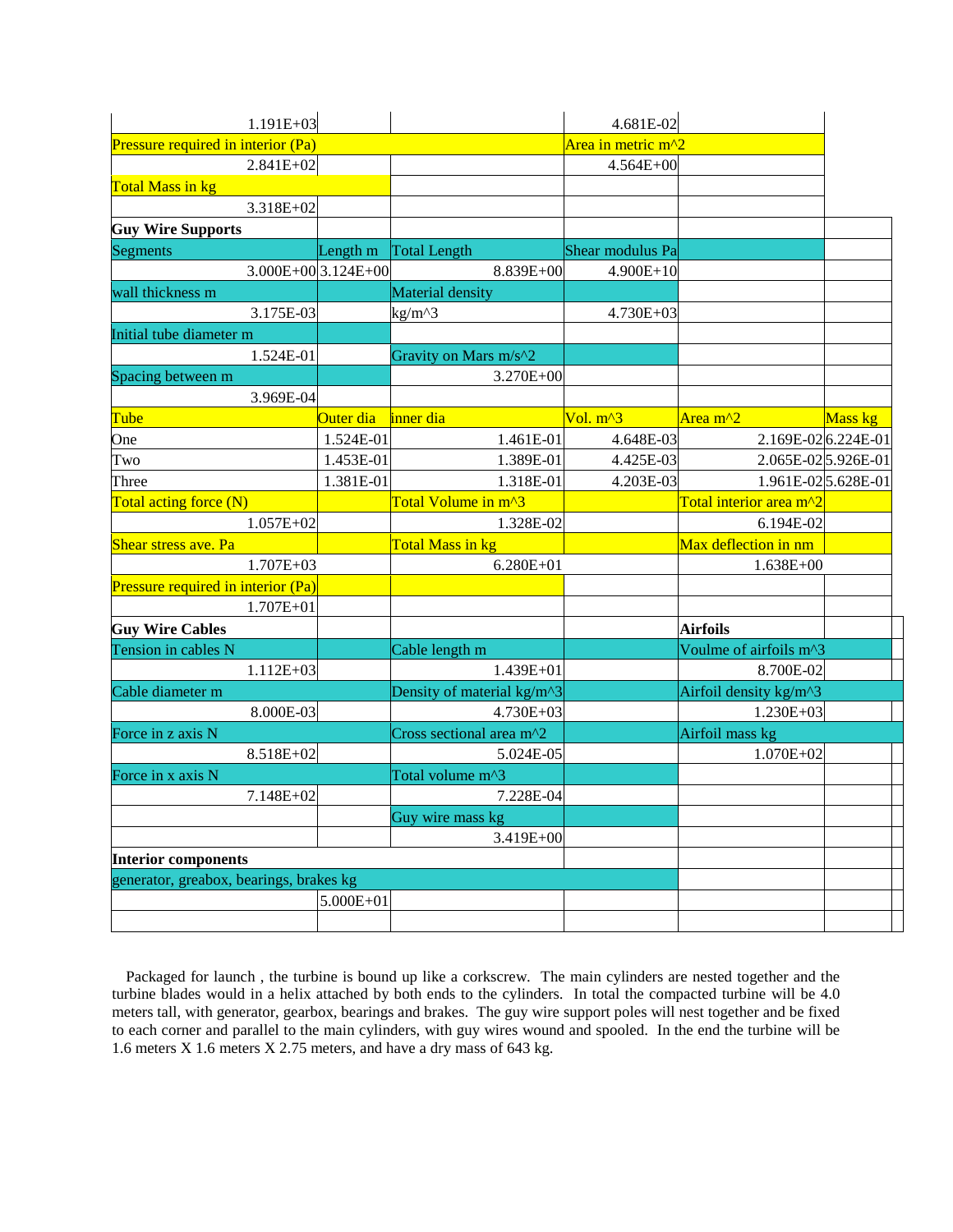#### *Subsystem Architecture*



Figure 7: Subsystem Architecture

#### Command and Data Handling Subsystem

The substructure architecture is composed of a series of interdependent cards and processors: Command and Data Handling Card (CD&H), Flight Processor Card (FPC), Uplink/Dowlink Card (ULDL), input/output Card (I/O), Payload and Attitude Control Card (PAC), Module Interface Card (MIC), and a DC/DC converter card. The dependency is shown by the above flowchart, with the interconnectivity of the communications architecture and the addition of the Space Communications Protocol.

The CD&H subsystem is contained within a single 6U VME compatible housing, and contains two fully redundant VME buses (A and B); with fully redundant FPC, I/O, PAC, and ULDL. One bus is powered at a time while the other remains in a cold back-up condition. In the case of failure, the internally redundant MIC gives the command for the backups to power up and take over.

The FPC has a self-contained 32 bit, Power PC 604 single chip processor, space qualified single board computer with 256 MB of DRAM storage, and 2.5 MB of EEPROM for non-volatile storage of the operating system.

#### Attitude Control Subsystem

 The Attitude and Control Subsystem design is based on an updated *Viking* Lander approach. The subsystem includes the following: Reaction Control Subsystem that controls the thrusters and the pointing of the solar arrays, Star Camera that contains the navigation data, Sun Sensors that provide the sun vector information, and Landing Radar that is used to guide the Lander safely to the surface.

#### Thermal Control Subsystem

 MarsComm thermal control is designed primarily as a passive system to protect the payload in all mission phases. The main thermal failure mode for the mission centers on the sensitive equipment stored beneath the turbine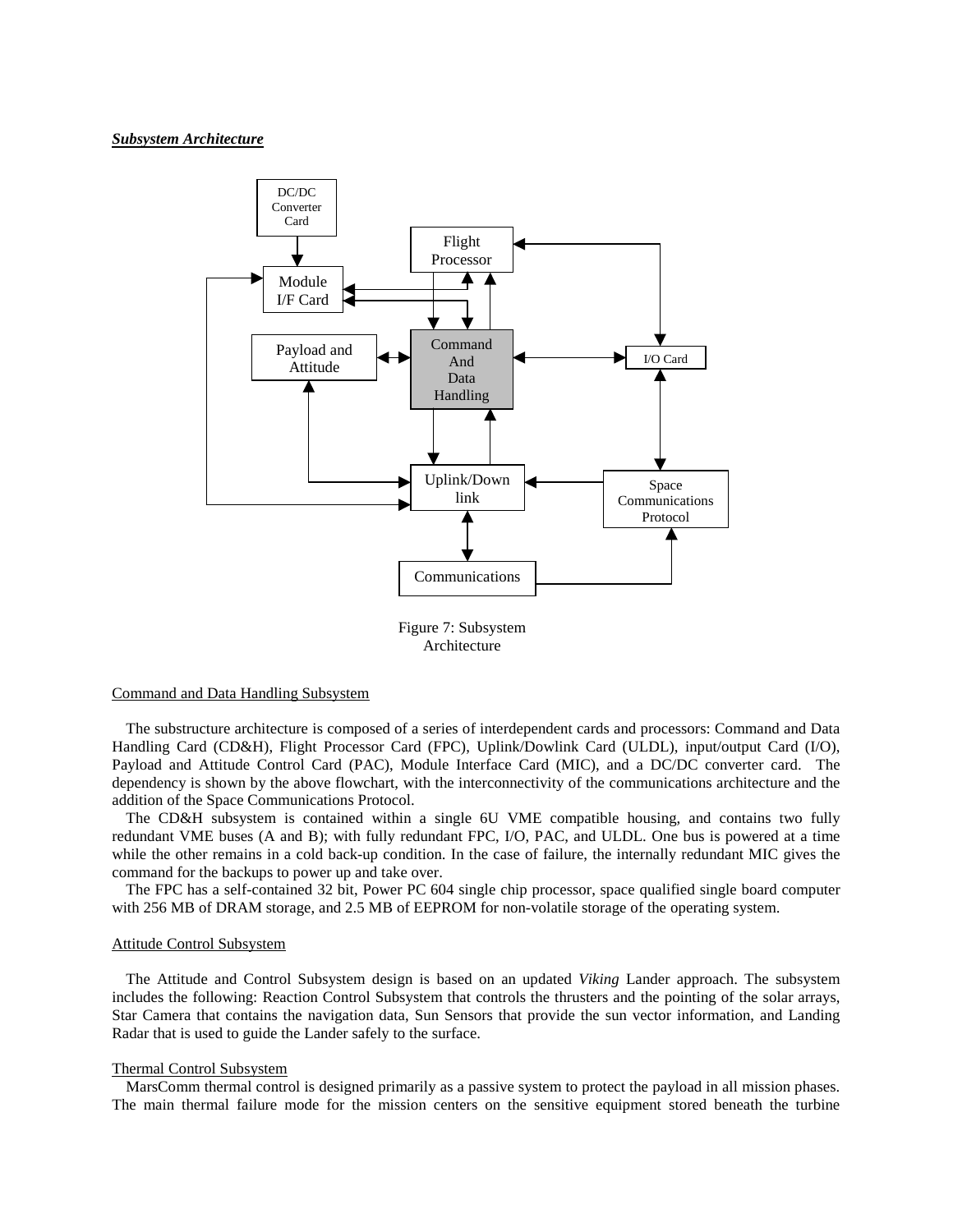structure. The overall thermal subsystem uses insulation, heat pipes, heaters, and radiators to maintain the required temperature window of 10-20 degrees Celsius.

 During Launch and descent, the payload will experience tremendous heat, which could cause damage to the equipment. This is the purpose of enclosing the payload within the heat shield and backshell, which compose the fairing of the launch vehicle. Solar Radiation becomes an issue following the ejection of the heat shield and the backshell.

 The cruise stage thermal design uses Multi-Layer Insulation and heaters for temperature control. Excess heat is radiated naturally through the aero shell without the need for a mechanical coolant pump.

 The key element to the Lander's thermal design is a heavily insulated thermal enclosure that houses the batteries and sensitive electronic equipment. The lander itself will be coated with a Kapton-Teflon overcoat to protect against both atomic oxygen and radiation in the longer wavelength IR spectra.

 Once the Lander finds a home on the Martian surface maintaining proper operating temperatures is of great concern to the survivability of the mission. The surface temperature on Mars is –40 degrees Celsius while the survivability temperature is 10-20 degrees Celsius. Aside from the use of MLI and heaters, heat capacitors are utilized. Heat capacitors store excess thermal energy that otherwise escape as an outward heat flux using a Phase Changing Material. The majority of the heat that is stored within the capacitor is obtained from the entry phase when the spacecraft experiences the greatest heat.

#### *Communications*



 The communication systems onboard MarsComm serves multiple purposes in aiding both manned and unmanned missions. The communications subsystem consists of three portions: the integrated half-wave sleeve dipole antenna, the high gain antenna, and the electronics associated with the transmission and reception of the signals.

 The high gain antenna is comparable to that used on the Galileo mission. The antenna resembles an umbrella with a height of 0.75 m and a width of 0.5 m. The reflective surface is composed of a silver mesh with a spacing of no more than 0.075 m which inhibits dust accumulation on the reflective surface and still capture the incoming transmission wavelengths. The parabolic dish is used for up/down links to and from Earth and orbiting satellites. This antenna is deployed from the side of MarsComm and is required to be at least 1.5 m away from the tip of the spinning blade of the VAWT. The operational power required for these transmissions will have a minimum of 20 W and a peak of 35 W [35]. This link with Earth allows for the use of MarsComm as an amplifier and error analyzer for transmissions to unmanned exploration vehicles. This capability allows received and compiled commands to be relayed to unmanned vehicles with precision and clarity, without high transmission loss and errors due to atmospheric or cosmic noise and scattering.

 The above mentioned objectives are accomplished through the use of high frequency ground waves. The dust storms, Paschen discharge, and poor conductivity of the ground would cause any low frequency communications system to fail or be severely limited. These waves must have a high enough frequency to be unaffected by these noises and still be considered ground waves. It is for these reasons that the waves have a frequency of 30 MHz for communications, and a single side band (SSB) for compiled data transmissions.

 The transmission of the ground waves is through the VAWT. The turbine axis is integrated as a half-wave sleeve dipole. The integration of the wind turbine with the communication system requires an induced current to flow through the axis that is composed of a conductive material, and create a sleeve dipole in the geometric center of the axis through the use of Teflon, a dielectric material. The completion of this design creates an electromagnetic radiating antenna that will be capable of transmitting and receiving data and voice. The transmission of data through dust storms is very possible if the information is transmitted as a digital signal. This will require the conversion of analog voice to digital. The human voice is a continuous signal in the range 0-4 KHz. Digital communication, on the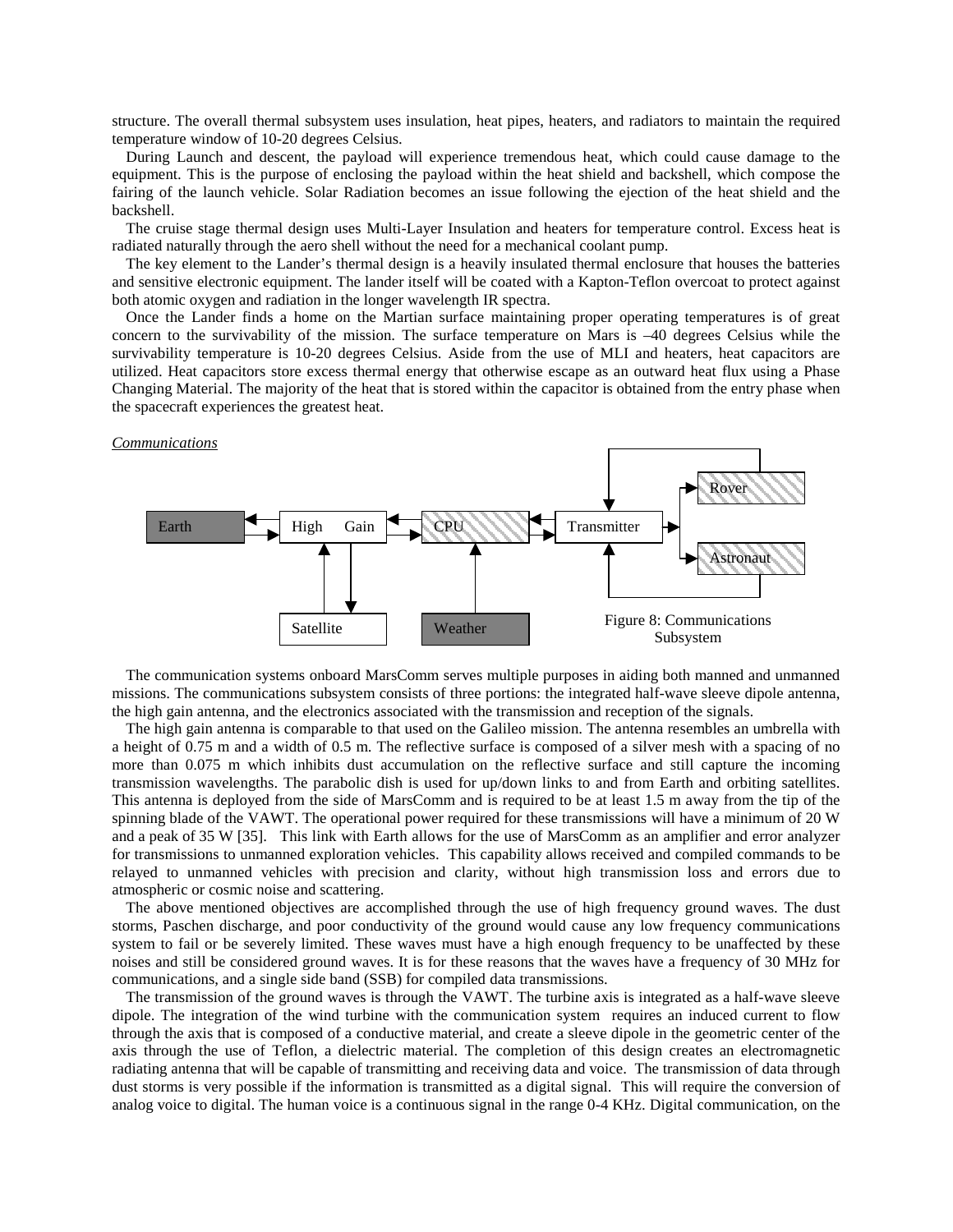other hand, is based on discrete bits (0 and 1). Therefore, there is a need for converting the human voice into a stream of bits and vice versa.

 Sampling the sound wave and denoting the level of the wave by a number that is transmitted over the digital link do the analog to digital conversion. Creating a wave according to the received numbers does the reverse process. According to Nyquist law, the minimum number of such wave samples needed for complete reconstruction of the wave is twice the number of the maximum frequency of that wave. This yields:  $2*4$  K = 8 K samples per second. The most common method for denoting the level of the wave is called PCM with 256 quantization levels (8 bits). Thus, if sampling 8 K times a second, each sample in the range of 0-255 we need 8 K  $*$ 

 $8 = 64K$  bits per second per voice line.

 The electronic components that are required for the mission will be tied into the Command and Data Handling subsystem. The C&DH subsystem will provide the A/D and D/A conversions and modulations for transmissions and receptions. The amplifier will be one that is part of the MESFET family of amplifiers. [35]

### *Weather Sensing*

 Martian weather patterns are important to future manned and unmanned missions to the red planet. Three instruments are included on MarsComm to provide a fairly complete ground-based weather profile and complete the goals mentioned above [48]:

- Integrated Dust/Aerosol Analyzer
- Miniature low-power LIDAR system
- Multiple temperature, pressure, and wind speed sensors

#### Integrated Dust/Aerosol Analyzer (IDAA)

 The IDAA measures the angular distribution of light scattered from individual dust grains, their velocity vectors, and masses. The IDAA in a base configuration detects particles as small as 0.1 micrometers in diameter at velocities less than 1 km/sec, and larger particles at greater velocities. When active, a detected particle passes through two mutually perpendicular polarized light screens and then impacts a piezoelectric mass detector array. Standard polarized scattering elements of the scattering matrix are determined at 6 to 10 discrete scattering angles ranging from approximately 40 to 160 degrees. The total intensity and the degree of linear polarization is then calculated; this is sufficient to estimate the particle cross-section and reliably distinguish fluffy aggregate particles from compact dust and absorbing compounds from dielectrics. The time of flight between light curtains defines the dust velocity along the instrument axis; the complete velocity vector is calculated from other associated data. From this data, the IDAA estimates the particle density from the cross section and mass measurements.

The IDAA is  $12x10x10$  cm in size, 1 kg in mass, and has an entrance aperture of 1 cm<sup>2</sup>. While waiting for dust particle detection the instrument is in an inactive mode, consuming 200 mW of power. Upon particle detection, the instrument enters active mode, and consumes 1 W.

## Temperature, Pressure, and Wind Speed Sensors

 Simple temperature and pressure sensors are included on the base of the outpost as well as on the turbine guy wires. These sensors, spread out over a height of 10 meters, give a low altitude profile of temperature and pressure gradients. A 0.15 meter Horizontal Axis Wind Turbine is included on the outpost base to provide a profile of near ground-level wind speeds, and help predict wind speeds affecting the turbine. This HAWT rotates into the direction of the wind via a simple weather-vane type arrangement. Overall power usage for the temperature and pressure sensors is 3 W.

### Mini-LIDAR System

 MarsComm has two mini-lidar systems, each with a 2 W silicon diode laser and a 15 cm diameter Cassegrain telescope. The silicon diode laser is similar to those found in commercial applications such as CD players and hand held laser pointers, and is the most rugged, lowest mass, and most efficient laser available today. The two systems are configured to measure all of the following at once:

- Aerosol profiles
- Gas species density profiles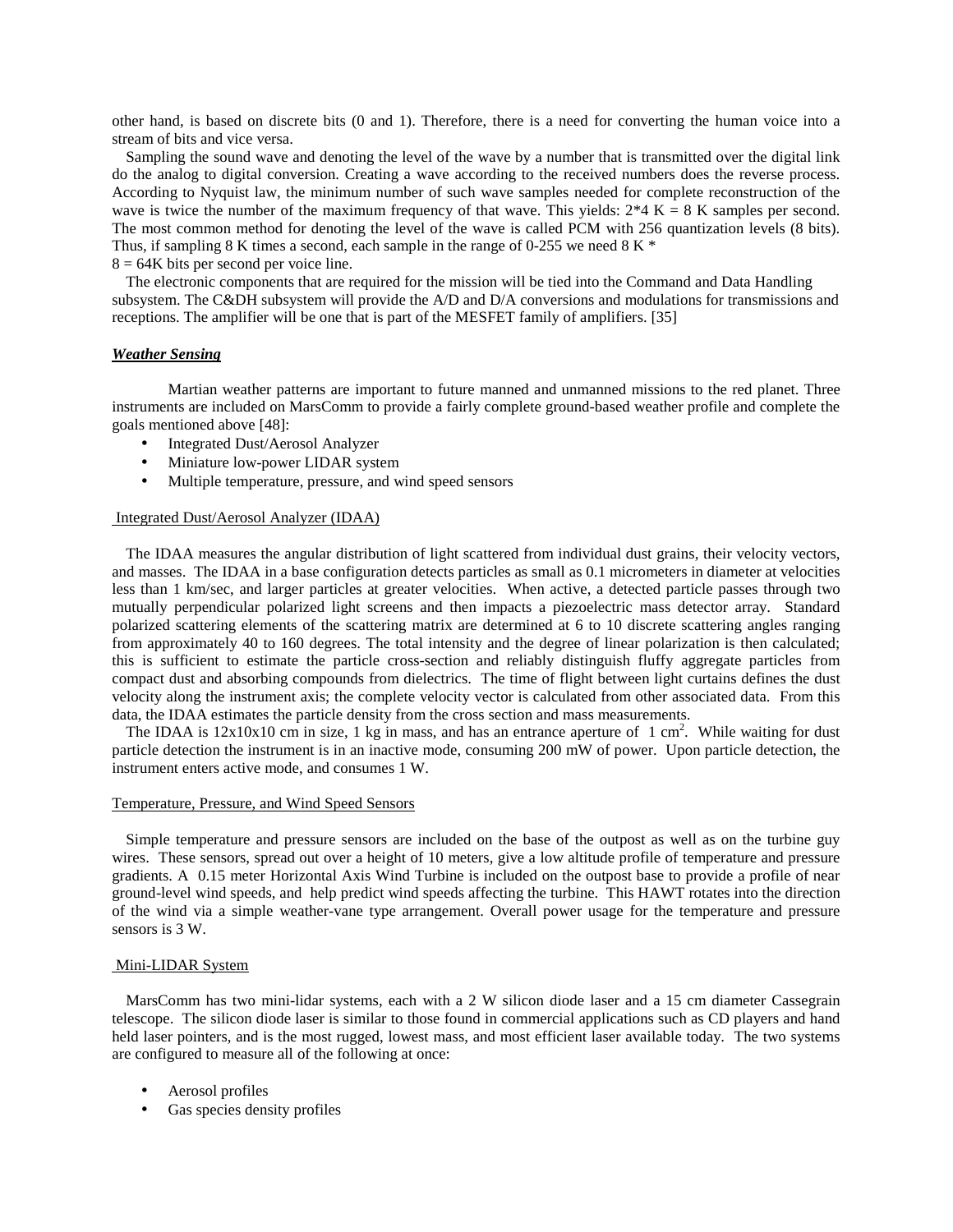- Trace gas concentration measurements
- Wind profiles
- Temperature profiles

 A short light pulse is emitted from the laser head and fed into the lidar system's coaxial centerline. The backscatter from aerosols in the beam path is then detected and digitized by the scope. The distance 'r' from the lidar head to the aerosols is given by the time delay of the echo for each range gate, and the strength of the echo at range 'r'. The received power  $P(r)$  is related to the aerosols' effective volumetric backscatter coefficient  $\beta(r)$ through the lidar equation below [45].

$$
P(r) = P_o(\frac{ct}{2})F(r)A_t \frac{1}{r^2} \beta(r)[e^{-2\int_{r_0}^{2} K(r)dr}]
$$

P(r) is the power received from the range  $r = ct/2$ , where c is the speed of light. The  $\frac{1}{2}$  factor arises from the pulse traveling to the distance r and back to the receiver in time 't'.  $P_0$  is the power transmitted at time zero. The effective length of the laser pulse is c∆t, where 't' is the laser pulse duration. A<sub>t</sub> is the effective area of the telescope, and divided by  $r^2$  defines solid angle acceptance.  $F(r)$  is an overlap function accounting for overlap of the receiver's field of view from the laser pulse. This overlap function is only important at very short ranges (r < 100 meters).  $β(r)$  denotes the volumetric backscatter coefficient of the atmosphere at range 'r', and κ(r) is the corresponding extinction coefficient.

 The backscatter and extinction coefficients depend on wavelength, particle size, and optical properties of aerosols in the atmosphere. The lidar equation above applies specifically to a relatively transparent medium where only a single scattered wavelength is accounted for.

 The lidar uses a simple semiconductor laser in the wavelength region of 980-1015 nm in the 80 mW-5 W output power range [44]. The power received must be at least that of the Noise Equivalent Power (NEP) of the photodiode receiver, so a low NEP is desirable. A Hamamatsu InGaAs PIN Photodiode, model G3476-03 has an NEP of  $4x10^{-15}$  W [46].

 β(r) for the molecular Martian atmosphere is estimated from the Rayleigh attenuation value on Earth, the value arrived at is  $6.73 \times 10^{-10}$  m<sup>-1</sup>. The estimated extinction coefficient is the overall Martian Rayleigh attenuation value of 8.458x10<sup>-9</sup> minus the estimated backscatter coefficient just calculated, for a resultant  $\kappa(r)$  of 7.785x10<sup>-9</sup>.

When discussing aerosols and dust in the atmosphere, which must be considered at all times on Mars, it is necessary to adjust the backscatter and extinction coefficients. An additional complication is the great variability of the aerosol coefficients. The amount of dust in the atmosphere is much greater in the winter season than in the summer, and even greater during a large-scale dust storm.

Another difficulty lies in the dust accumulation on the telescope and other optics. It is necessary to cover the telescope apertures so dust does not accumulate on the telescope reflecting surfaces. Previous missions outlined dust accumulation occurs on horizontal surfaces and wherever a static charge is present. Since it is unlikely that a static electric charge will be produced on the optics, an angled cover will reduce the amount of dust accumulating on the optics significantly. To this end, a conical cover made of silicon or some other durable transparent material utilizing an anti-reflective coating will be used (Figure 14).

 It will be impossible to have the lidar systems in a vertical orientation due to the size of the turbine; the beams would intersect the turbine blades and offset the results significantly. Therefore the lidar axes will be offset 30 to 45 degrees from the vertical. This should not affect the scattering in any way, but it significantly reduces the vertical distance able to be sampled.

#### **Conclusions**

 MarsComm is designed with the three major constraints in mind: power, communications, and survivability. All three requirements were met. MarsComm is capable of producing power year round through the use of solar arrays and the vertical axis wind turbine. The communications is taken care of by the integrated turbine antenna design and the cassegranian high gain antenna which allow for extended communications night and day. The weather sensing experiments allow for a better prediction of future survivability rates of future missions. The probability of a ten year survival is high with an estimated survivability of 80%.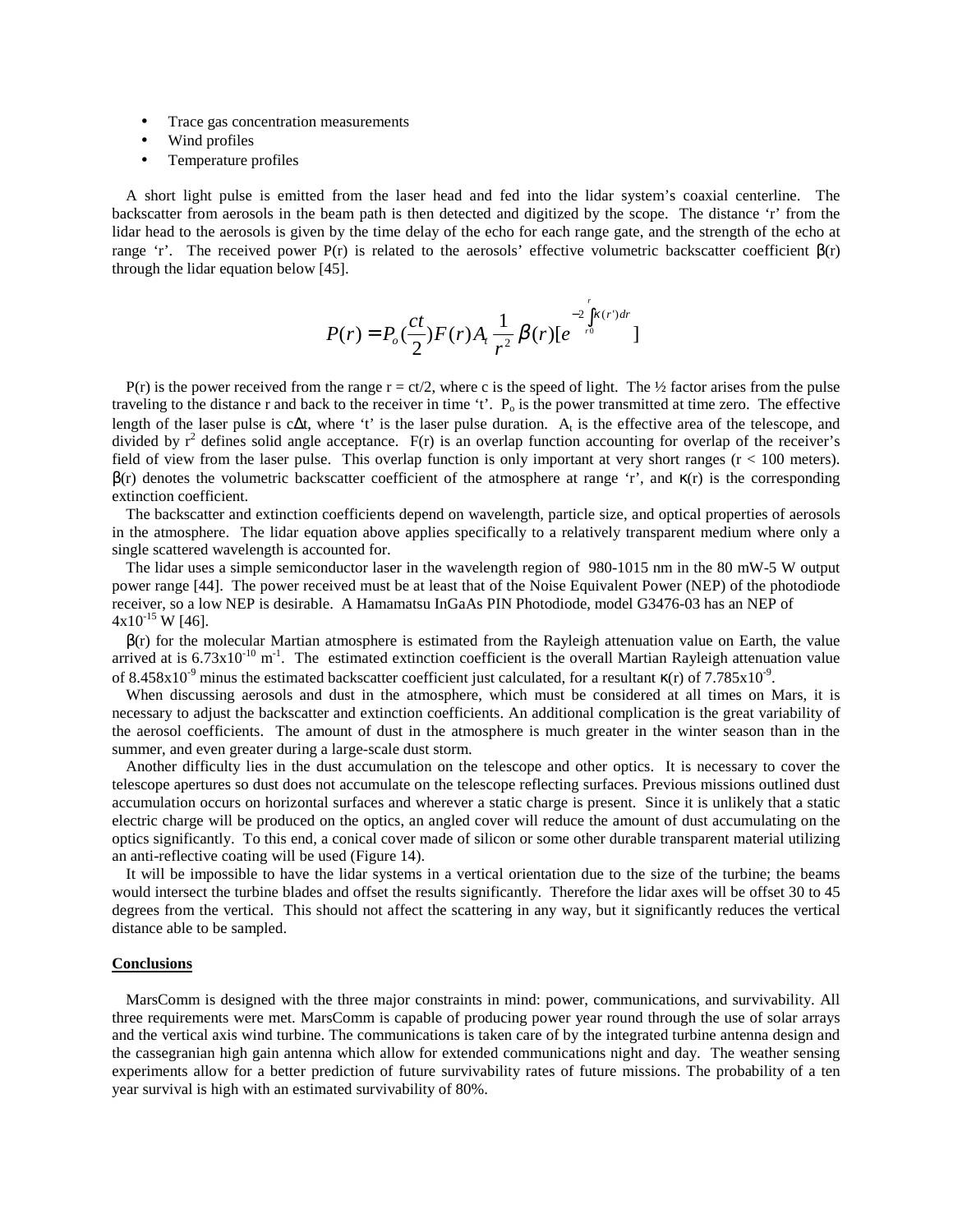# *Future Studies*

For future academic research, several recommendations have been proposed. These include:

- Design a better dust removal technique
- Construct a system that better stabilizes the VAWT through other geometrical shapes being used as the base, such as a pyramid or a dome.
- Design a thermal system that will not deteriorate significantly over ten years
- Produce an overcoat for the solar arrays that better protect against sandblasting
- Research a higher efficiency solar array and batteries
- Additional loads produced by cross winds on the VAWT should be considered

## *Outreach*

 On the first day of the HEDS-UP forum an article on the Embry Riddle HEDS-UP team is set to print in the local paper, the Daytona Beach News-Journal. The article will also print on their website for twice the exposure. A website has also been setup and maintained since January.

## *Acknowledgements*

The MarsComm team would like to thank the following members of the Embry Riddle faculty: Professor Charles Bishop, Dr. Peter Erdman, Dr. Chris Vuille, Dr. Al Helfrick, Dr. John Olivero, Dr. G.G. Sivjee, Dr. Luther Reisbig, Dr. Yechiel Crispin, Dr. Frank Radosta, and expecially Dr. Mahmut Reyhanoglu for his devotion to the senior design teams.

We would also like to thank Dr. Michael Duke of the Lunar and Planetary Institute for setting us off on the right foot on this project, Dr. Kathleen Johnson for making this forum happen, and Ms. Sharon Steahle for making sure we get there.

Anthony Maida: I would like to thank my mother for standing by me for my whole life. She has been my support and my crutch to lean on when I needed her most. Thank you mom for everything and my love is yours forever. And I thank my baby brother for helping me out with my chores during this project.

Chris Skow: I would like to thank my parents and Amanda for their love and support. I also would like to thank Albert Einstein for realizing the photoelectric effect and making my part possible.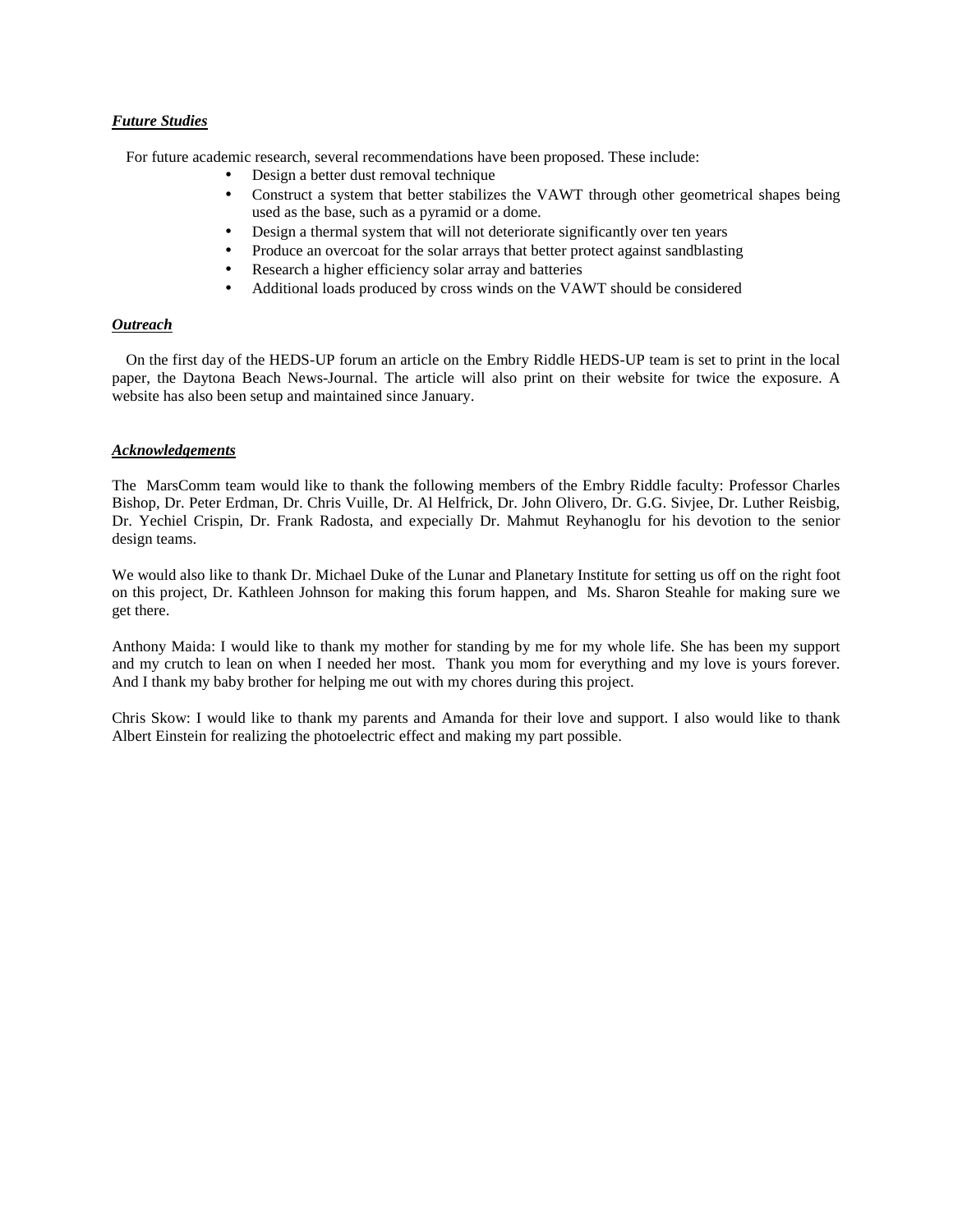# *References*

| 1. Mars Climate Orbiter Fact Sheet                                                                                |  |
|-------------------------------------------------------------------------------------------------------------------|--|
| http://mars.jpl.nasa.gov/msp98/orbiter/fact.html                                                                  |  |
| 2. Mars Polar Lander – Entry, Descent and Landing                                                                 |  |
| http://spot.fho-emden.de/nasa/msp98/lander/edl.html                                                               |  |
| 3. 1998 Mars Surveyor Project: Mission Description                                                                |  |
| http://www.digiro.net/mars/msp98/mission.html                                                                     |  |
| 4. Robert Godwin (Editor)                                                                                         |  |
| Mars: The NASA Mission Reports, Apogee Books, 2000                                                                |  |
| 5. Ronald W. Humble, Gary N. Henry and Wiley J. Larson (Editors)                                                  |  |
| Space Propulsion Analysis and Design, The McGraw-Hill Companies, Inc., 1995                                       |  |
| 6. Launch Vehicles                                                                                                |  |
| http://ast.lmco.com/launch_atlasFacts.shtml                                                                       |  |
| 7. Lightweight Inflatable Solar Arrays                                                                            |  |
| www.lgarde.com/people/papers/infsa.html                                                                           |  |
| 8. Flexible & Specialty Solar Panels                                                                              |  |
| www.solar-electric.com/solar-panels-flexible---specialty.html                                                     |  |
| 9. Solar Cell Selection for Mars.                                                                                 |  |
| http://powerweb.lerc.nasa.gov/pvsee/publications/wcpec2/cells4mars.html                                           |  |
| 10. Photovoltaic Power Options for Mars                                                                           |  |
| http://powerweb.lerc.nasa.giv/pv/marspower.html                                                                   |  |
| 11. A Solar Power System for and Early Mars Expedition                                                            |  |
| http://powerweb.lerc.nasa.gov/psi/DOC/mspaper.html                                                                |  |
| 12. First ISS Solar Array Delivered                                                                               |  |
| www.spacedaily.com/news/solarcell-98k.html                                                                        |  |
| 13. TECSTAR Claims 26.1% Solar Cell Efficiency                                                                    |  |
| www.spacedaily.com/news/solarcell-98h.html                                                                        |  |
| 14. Dust on Mars                                                                                                  |  |
| http://powerweb.grc.nasa.gov/pvsee/publications/mars/Dust 97.html                                                 |  |
| 15. The International Space Station                                                                               |  |
| http://www.las.inpe.br/~cte/mg/internat.htm                                                                       |  |
| 16. Solar Cell Selection for Mars                                                                                 |  |
| http://powerweb.lerc.nasa.gov/pvsee/publications/wcpec2/cells4mars.html                                           |  |
| 17. Dust Gets a Charge in a Vacuum                                                                                |  |
| www.spacer.com/news/dust-00a.html                                                                                 |  |
| 18. Dust on Mars                                                                                                  |  |
| http://powerweb.grc.nasa.gov/pysee/publications/mars/Dust 97.html                                                 |  |
| 19. Mars Dust Removal Technology                                                                                  |  |
| http://powerweb.lerc.nasa.gov/pysee/publications/mars/removal.html                                                |  |
| 20. Nickel Hydrogen Batteries - An Overview                                                                       |  |
| http://gltrs.grc.nasa.gov/cgi-bin/GLTRS/browse.pl?1994/E-9259.html                                                |  |
| 21. Lithium Ion Batteries                                                                                         |  |
| http://www.grc.nasa.gov/WWW/RT1996/5000/5420w.htm                                                                 |  |
| 22. Prototype Lithium-Ion Battery Developed for Mars 2001 Lander                                                  |  |
| http://www.grc.nasa.gov/WWW/RT1999/5000/5420manzo.html                                                            |  |
| 23. New Batteries Now Possible For Space Power                                                                    |  |
| http://www.xs4all.nl/~carlkop/battery.html<br>24. Cassini's Power Source                                          |  |
|                                                                                                                   |  |
| http://www.jpl.nasa.gov/cassini/rtg/rtginfo.htm                                                                   |  |
| 25. 3M Begins Phase Two on Lithium Polymer Battery Development<br>http://www.mmm.com/profile/pressbox/phase2.html |  |
|                                                                                                                   |  |
| 26. Landis, Geoffrey A.                                                                                           |  |
| http://powerweb.lerc.nasa.gov/pv/removal/html                                                                     |  |
| 27. Hemmat, et. al                                                                                                |  |